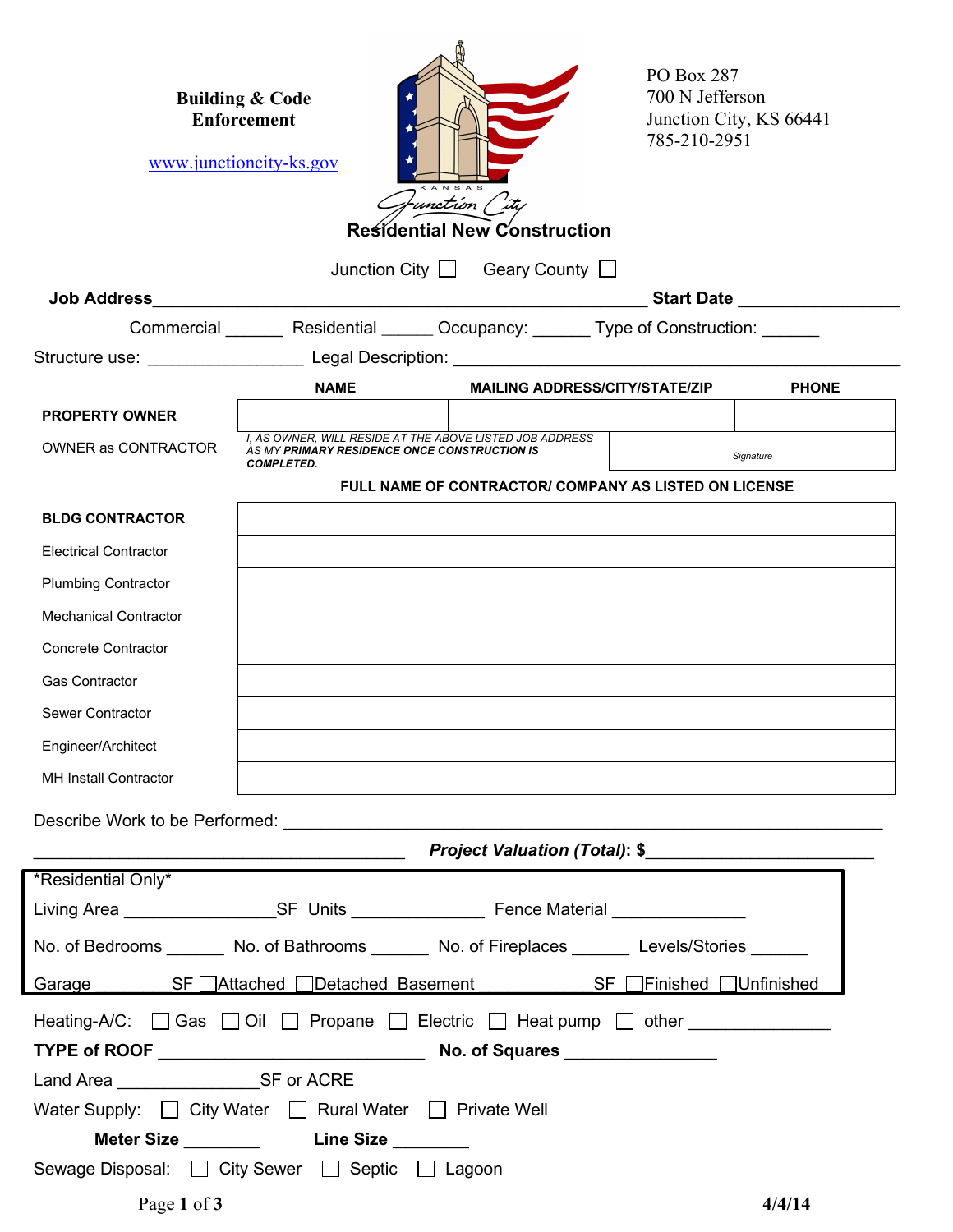**Building & Code Enforcement**

www.junctioncity-ks.gov



PO Box 287 700 N Jefferson Junction City, KS 66441 785-210-2951

In case of emergency, vandalism, or any other need to contact someone, please list **at least** 1 (one) On-Site/After Hours Emergency Contact for the City of Junction City Police or Fire Departments to contact if necessary.

On-Site/After Hours Emergency Contact: 1.

Phone Numbers:

On-Site/After Hours Emergency Contact: 2.

Phone Numbers:

*THE OWNER OF THIS BUILDING AND THE UNDERSIGNED AGREE TO CONFORM TO ALL APPLICABLE CODES OF THE CITY OF JUNCTION CITY AND/OR GEARY COUNTY, KANSAS. I CERTIFY THAT THE FACTS AND INFORMATION IN THIS APPLICATION, INCLUDING ANY ATTACHMENTS, ARE TRUE, COMPLETE, AND ACCURATE TO THE BEST OF MY KNOWLEDGE. I FURTHER CERTIFY THAT THIS APPLICATION DOES NOT CONTAIN ANY FRAUDULENT, MISREPRESENTED OR FALSE STATEMENTS.*

## **Permit Application must be completed in its entirety with all required attachments and must be signed by the applicant or it will not be processed. PERMITS MUST BE POSTED ON THE JOB SITE AND VISIBLY SEEN FROM THE ROADWAY.**

**Note: Each application must be accompanied by supporting documents. A site plan, signed and stamped by a professional surveyor, and house plans shall be submitted with Residential construction. A plan check list, site plan, signed and stamped by a professional surveyor and construction documents, signed and stamped by a Registered Design Professional licensed in the State of Kansas shall be submitted with Commercial construction.**

**Applicant Signature Date Applicant Signature Community Contract Community Community Community Community Community** 

\_\_\_\_\_\_\_\_\_\_\_\_\_\_\_\_\_\_\_\_\_\_\_\_\_\_\_\_\_\_\_\_\_\_\_\_\_\_\_\_\_\_\_\_\_\_ \_\_\_\_\_\_\_\_\_\_\_\_\_\_\_\_\_\_\_\_\_

**\*\*\*OFFICE USE ONLY\*\*\***

PARCEL ID:

| Use Zone            | <b>Plot Plan</b> | <b>Flood Plain</b> | <b>Zoning for Approval</b> | <b>Codes for Approval</b> | <b>Meter Order</b> |
|---------------------|------------------|--------------------|----------------------------|---------------------------|--------------------|
|                     |                  |                    |                            |                           |                    |
|                     | <b>PLANS</b>     | <b>ZONING</b>      | <b>ENGINEERING</b>         | <b>TAXES PAID</b>         | <b>OFFICE</b>      |
| <b>APPROVED BY:</b> |                  |                    |                            |                           |                    |

| <b>Code Administrator Approval</b> | <b>Date</b> | <b>PERMIT FEES</b><br><b>CRAFT FEES</b> |  |
|------------------------------------|-------------|-----------------------------------------|--|
|                                    |             | <b>TOTAL FEES</b>                       |  |